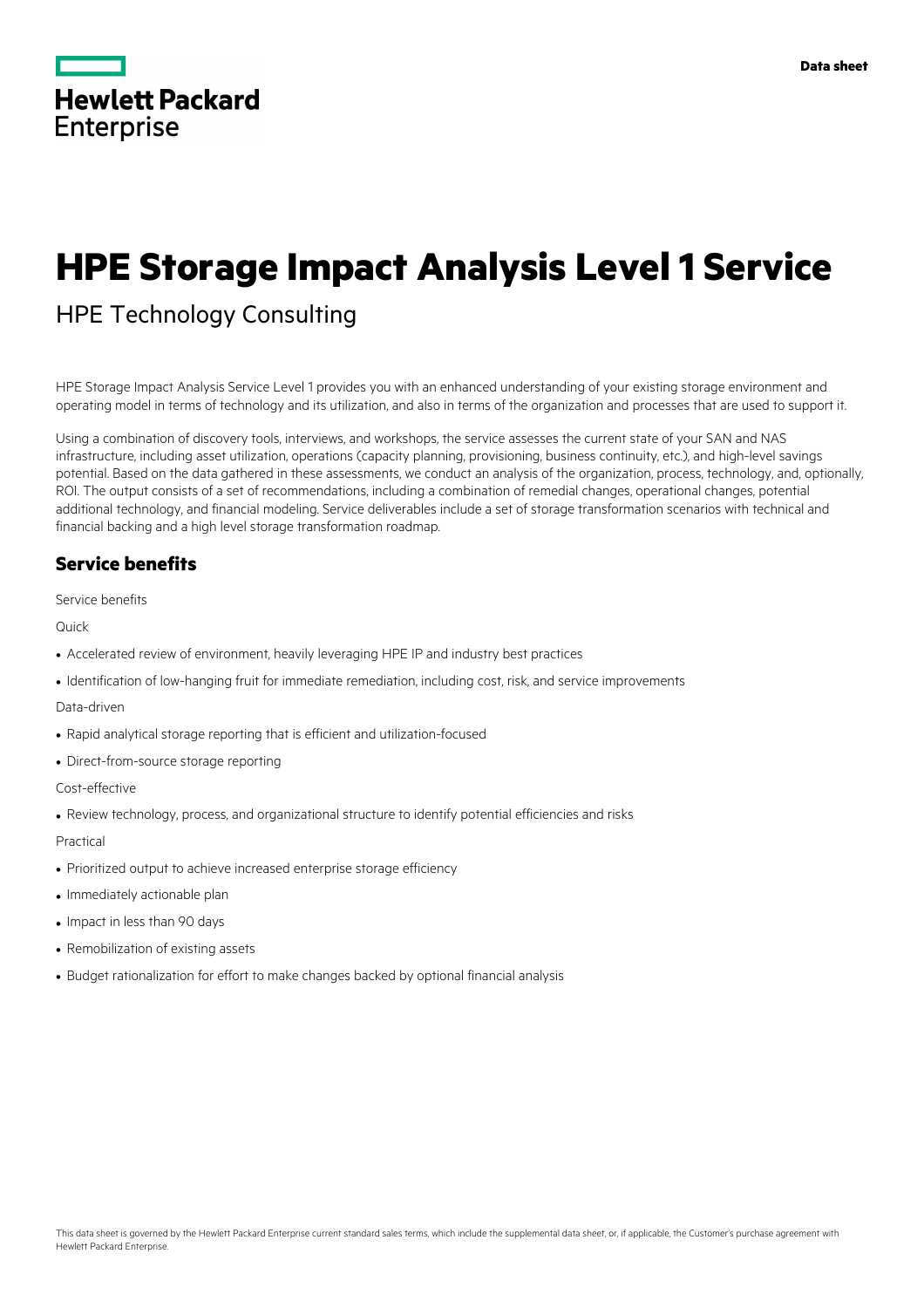#### **Service feature highlights**

Through discovery and assessment, HPE Storage Impact Analysis provides the right level of insight, encompassing asset utilization (capacity and performance), operating models (capacity planning, provisioning, and business continuity), and optional return on investment (ROI). Customers reap the benefits that come from resulting improvements in efficiency and service levels of their current storage infrastructures.

- Review an existing storage array environment that seems to be at risk of performing poorly
- Evaluate an existing deployment to ensure all best practices are being followed and the necessary processes and policies are in place
- Assess the storage impact of a specific environment prior to a broad rollout

## **Table 1. Service features**

| Feature                                   | <b>Delivery specifications</b>                                                                                                                                                                                                                                |
|-------------------------------------------|---------------------------------------------------------------------------------------------------------------------------------------------------------------------------------------------------------------------------------------------------------------|
| <b>Fast discovery</b>                     | • Automated, agentless discovery of SAN, NAS, and server storage metrics                                                                                                                                                                                      |
| <b>Prioritized improvements</b>           | • Prioritized areas of improvement based on estimated efficiency improvements in cost, performance                                                                                                                                                            |
| <b>High-level recommendations roadmap</b> | • Definition of the desired state, based on HP IP and best practices, and high-level recommendations roadmap for storage<br>infrastructure evolution                                                                                                          |
| <b>Financial analysis (optional)</b>      | • Comparison between different storage infrastructure transformation scenarios, based on TCO/ROI analysis. Improved control of<br>budget for storage infrastructure evolution through the adoption of best evolutionary roadmap backed by financial analysis. |

## **Service limitations**

Activities such as, but not limited to, the following are excluded from this service:

- Resolution of hardware-related problems encountered during the verification testing process, unless covered by an active HPE warranty or an applicable HPE Hardware Support agreement
- Application integration or integration of third-party products or peripherals not included with the system

Any services not clearly specified in this document or in an associated Statement of Work are excluded from this service.

# **Service eligibility**

Scoping parameters

- Up to one (1) data center
- Up to one (1) storage array
- Up to 300 TB raw storage
- Up to 20 hosts

Any parameters outside those stated above require a custom Statement of Work (SOW).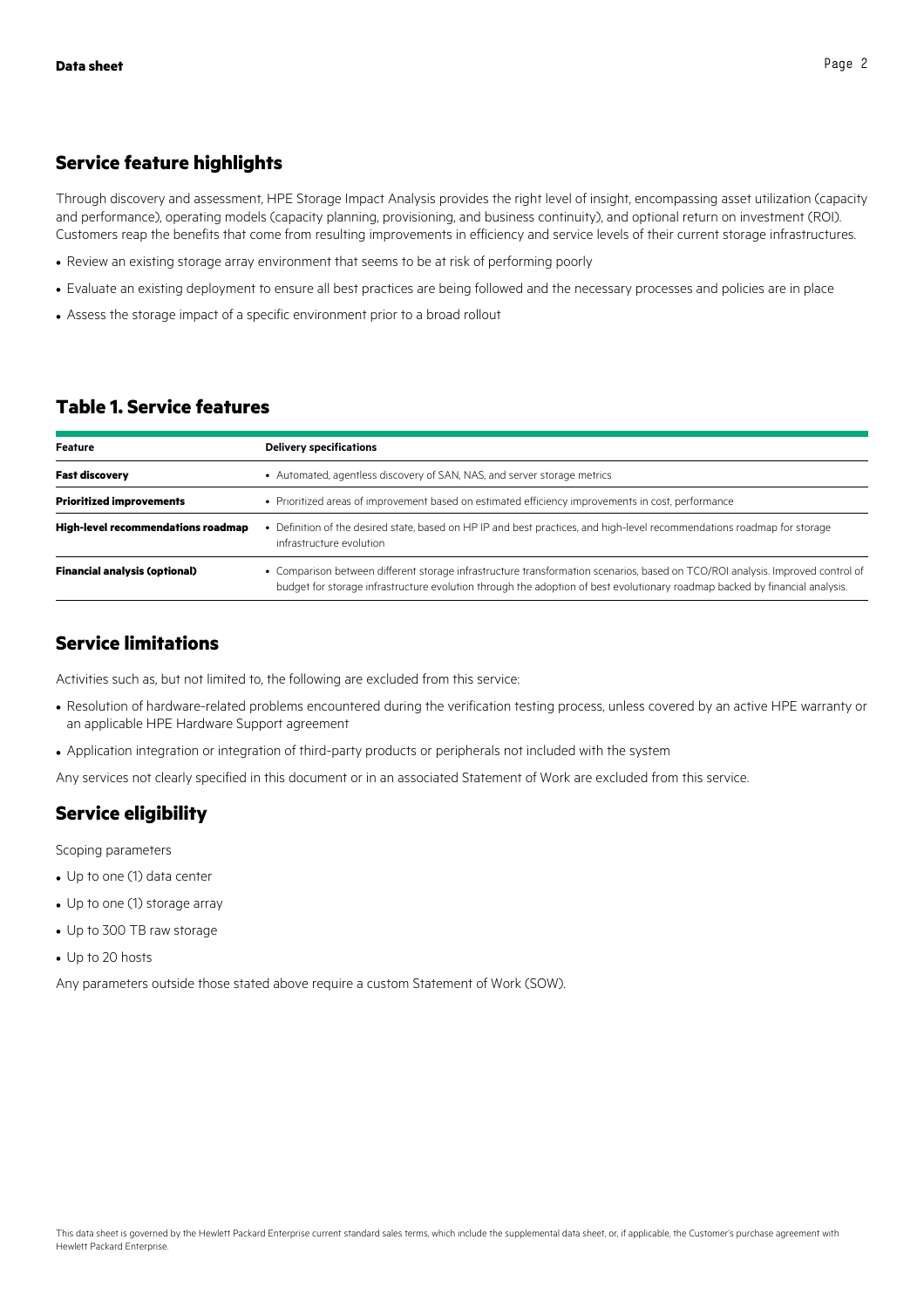#### **Customer responsibilities**

Customer responsibilities

- Adhere to licensing terms and conditions regarding the use of any HPE service tools used to facilitate the delivery of this service, if applicable
- Allow Hewlett Packard Enterprise full and unrestricted access to all locations where the service is to be performed
- Designate a person from the Customer's staff who, on behalf of the Customer, will grant all approvals, provide information, and otherwise be available to assist HPE in facilitating the delivery of this service
- Provide a suitable work area for delivery of the service, including access to an outside telephone line, power, and any network connections required
- Perform other reasonable activities to help Hewlett Packard Enterprise identify or resolve problems, as requested by HPE
- Provide all information necessary for Hewlett Packard Enterprise to deliver timely and professional remote support and to enable HPE to determine the level of support eligibility

Participation of your IT storage administrator, database administrator, and other selected staff to discuss business/operational objectives and any special requirements

## **General provisions/Other exclusions**

- Any services not clearly specified in this document are excluded from this service.
- Hewlett Packard Enterprise reserves the right to charge, on a time and materials basis, for any additional work over and above the service package pricing that may result from work required to address service prerequisites or other requirements that are not met by the Customer.
- Hewlett Packard Enterprise reserves the right to re-price this service if the Customer does not schedule and provide for subsequent delivery within 90 days of purchase.
- Any services provided outside of Hewlett Packard Enterprise standard business hours may be subject to additional charges.
- Portions of the service are delivered remotely or onsite, at Hewlett Packard Enterprise's discretion.
- Hewlett Packard Enterprise's ability to deliver this service is dependent upon the Customer's full and timely cooperation with HPE, as well as the accuracy and completeness of any information and data the Customer provides to HPE.
- The service is delivered as a single, contiguous event. Environments that require multiple engagements over a longer period of time are not included with this service and are available at additional cost.

# **Ordering information**

Availability of service features and service levels may vary according to local resources and may be restricted to eligible products and geographic locations. To obtain further information or to order HPE Storage Impact Analysis Level 1 Service, contact a local HP sales representative and reference the following product number:

HL923A1 for HPE Storage Impact Analysis Level 1 Service

Depending on the point of purchase and the requested service-level option, other product numbers may apply. Please consult a local HPE representative or HPE reseller regarding the product number that will best meet your specific needs.

## **For more information**

For more information on Hewlett Packard Enterprise Consulting storage services, contact any of our worldwide sales offices or visit the following website:

https://www.hpe.com/us/en/services/consulting.html